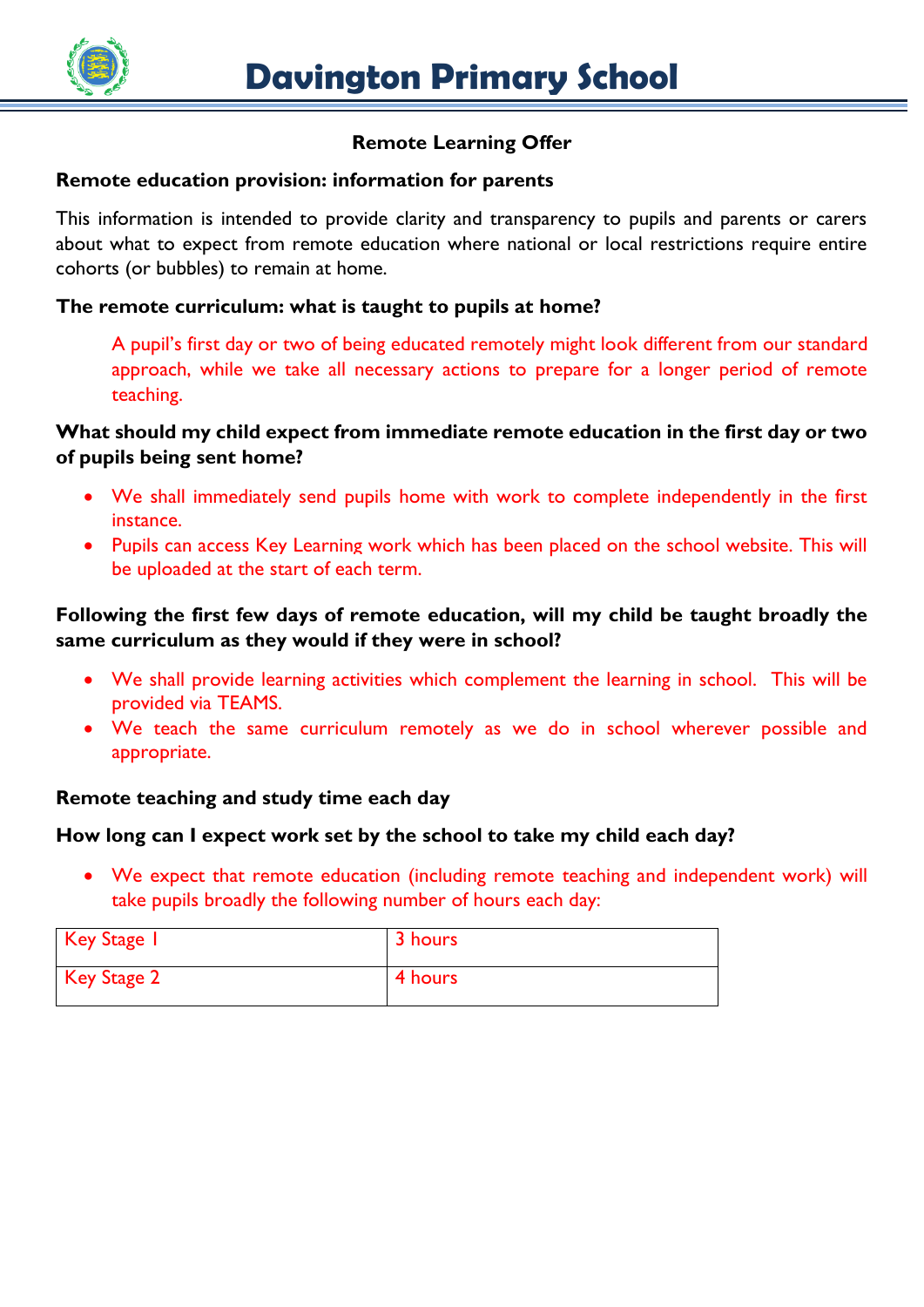

#### **Accessing remote education**

#### **How will my child access any online remote education you are providing?**

- All lessons will be provided and taught through TEAMS.
- Complementary work will be posted on the school website every Friday for the following week.
- Printed work packs can be sought from the school office by request.
- In addition, pupils may access Times Table Rockstars and Accelerated Reader etc.

# **If my child does not have digital or online access at home, how will you support them to access remote education?**

We recognise that some pupils may not have suitable online access at home. We take the following approaches to support those pupils to access remote education:

- We have a limited number of laptops which can be loaned to pupils in Key Stage 2 to support remote learning.
- Please contact the office should you require us to apply for devices that enable an internet connection.
- Work packs can be sought from the school office if required. Please contact the school office for further details.
- For pupils completing work on paper, this can be returned for feedback by either handing in to the school office or scanning/photographing and e-mailing to the year group email address.

# **How will my child be taught remotely?**

We use a combination of the following approaches to teach pupils remotely. Some examples of remote teaching approaches:

- Daily assignments will be posted on TEAMS which the pupils can complete and 'turn in' for feedback
- Live teaching and story sessions occur throughout the week
- Some use of recorded teaching (e.g. Oak National Academy lessons) are incorporated into complementary learning
- Printed paper packs produced by teachers are provided as a complementary learning package
- Commercially available websites supporting the teaching of specific subjects or areas, including video clips or sequences will be signposted where relevant